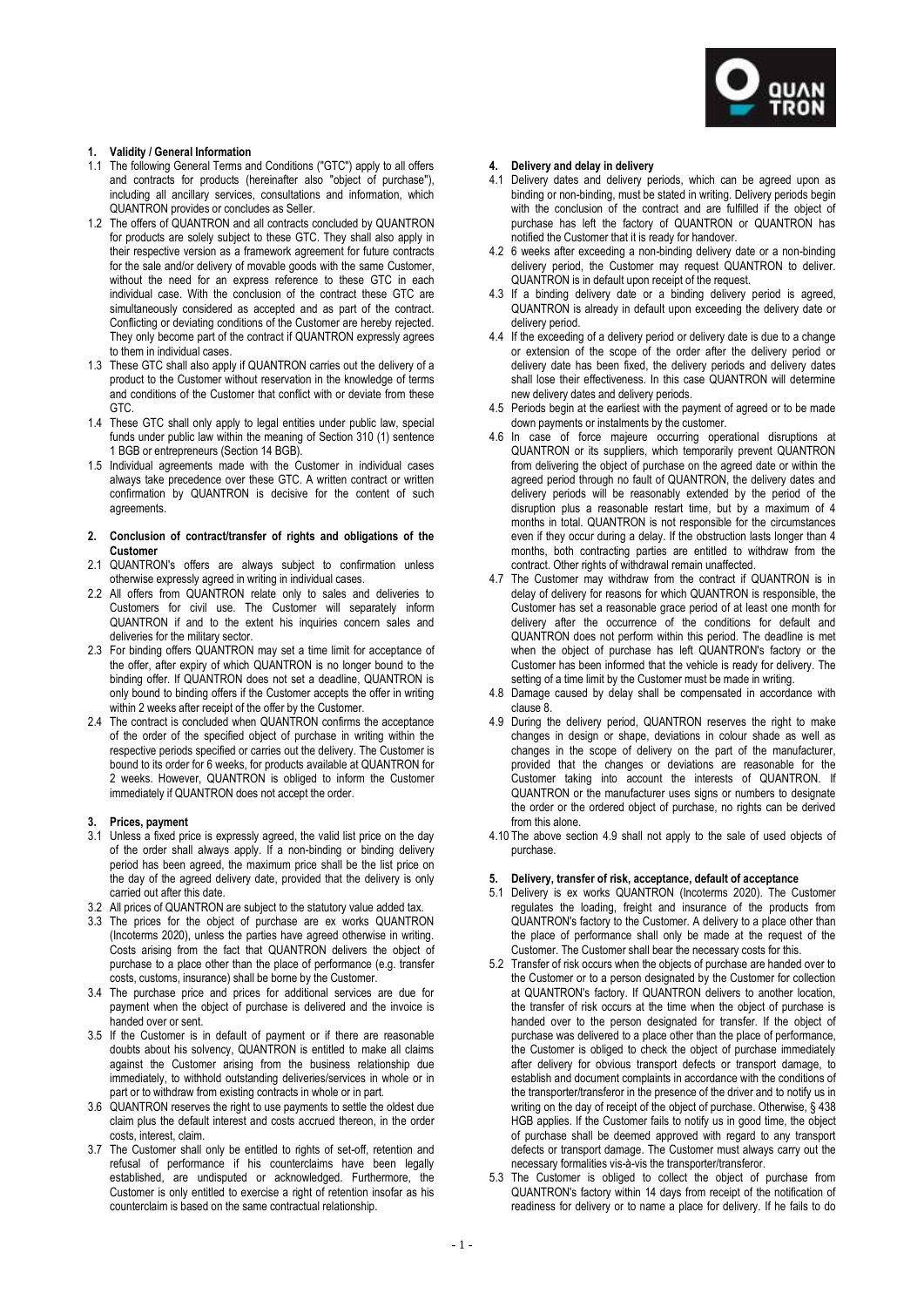

so, or if he refuses to accept the object of purchase, he is in default of acceptance. QUANTRON is entitled to set the Customer a reasonable grace period for acceptance. A grace period of one week shall be deemed reasonable. After the grace period has expired without notice, QUANTRON is entitled to withdraw from the contract and/or to claim damages from the Customer. Damages shall amount to a flat rate of 15 % of the agreed net purchase price, unless the Customer proves that less damage or no damage at all has occurred. QUANTRON is entitled, irrespective of the lump-sum compensation, to claim compensation for the damage actually incurred.

## **6. Reservation of title, assignment by way of security**

- 6.1 The delivered products remain the property of QUANTRON until full payment of all claims of QUANTRON arising from the business relationship with the Customer. For the duration of the retention of title, QUANTRON is entitled to the right to possess any vehicle registration document or the registration certificate Part I or a comparable document under foreign law.
- 6.2 In case of a current account, the retained title is valid as security for the balance claim to which QUANTRON is entitled. The Customer may only sell the products subject to retention of title ("Reserved Products") in the ordinary course of business. The Customer is not entitled to pledge the Reserved Products subject to QUANTRON's title of ownership, to assign them by way of security or to make any other dispositions that endanger QUANTRON's title. The Customer hereby assigns the claim from the resale to QUANTRON; QUANTRON accepts this assignment already now.
- 6.3 If the Customer sells the Reserved Products subject to QUANTRON's retention of title after processing or transformation or after combination with other goods or together with other goods, the assignment of claims is agreed only in the amount of the part which corresponds to the price agreed between QUANTRON and the Customer plus a safety margin of 10% of this price.
- 6.4 The Customer is revocably authorised to collect the claims assigned to QUANTRON in trust for QUANTRON in his own name. QUANTRON may revoke this authorisation as well as the authorisation for resale if the Customer is in default with material obligations such as payment to QUANTRON; in case of revocation QUANTRON is entitled to collect the claim itself.
- 6.5 The Customer will at any time provide QUANTRON with all requested information about the Reserved Products subject to QUANTRON's retention of title or about claims that have been assigned to QUANTRON hereafter. The Customer must notify QUANTRON immediately of any access or claims of third parties to the Reserved Products subject to retention of title and provide QUANTRON with the necessary documents. The Customer will at the same time inform the third party of QUANTRON's retention of title. The costs of a defence against such access and claims shall be borne by the Customer.
- 6.6 The Customer is obliged to handle the Reserved Products with care for the duration of the reservation of title. If the realisable value of the securities exceeds the total claims of QUANTRON to be secured by more than 20%, the Customer is entitled to demand release to that extent.
- 6.7 If the Customer defaults on material obligations such as payment to QUANTRON and QUANTRON withdraws from the contract, QUANTRON may, without prejudice to any other rights, demand return of the Reserved Products subject to QUANTRON's retention of title and use them elsewhere for the purpose of satisfying due claims against the Customer. In this case the Customer will grant QUANTRON or QUANTRON's representative immediate access to the Reserved Products subject to retention of title and hand them over.
- 6.8 In case of deliveries to other legal systems, in which the above retention of title does not have the same security effect as in the Federal Republic of Germany, the Customer will do everything possible to create corresponding security rights for QUANTRON immediately. The Customer shall cooperate in all measures, such as registration, publication etc., which are necessary and beneficial for the effectiveness and enforceability of such security rights.
- 6.9 Upon request of QUANTRON, the Customer is obliged to adequately insure the Reserved Products subject to QUANTRON's retention of title, to provide QUANTRON with the corresponding proof of insurance and to assign the claims from the insurance contract to QUANTRON.

#### **7. Defects, warranty**

7.1 Claims of the Customer due to defects of the object of purchase as well

as other claims for damages shall be governed by the statutory provisions unless otherwise regulated below.

- 7.2 Claims of the Customer due to a defect of the object of purchase become statute-barred one year after handover or delivery of the object of purchase, unless it is a used object of purchase.
- 7.3 Claims of the Customer due to a defect of a used object of purchase are excluded. The following sections 7.4 to 7.8 and 7.10 shall not apply, section 7.9 remains unaffected.
- 7.4 The Customer is obliged to inspect the object of purchase for defects immediately after handover or delivery. If a defect which is recognisable during the inspection (obvious defect) becomes apparent, he must notify QUANTRON of this within seven days. If the Customer fails to notify QUANTRON in good time, the object of purchase shall be deemed approved as free of defects. If a defect becomes apparent later, QUANTRON must be notified of this within seven days after the defect has been detected. If the Customer fails to notify QUANTRON, he loses his claims for defects in relation to this defect. The regulations in section 5.2 remain unaffected.
- 7.5 If the complaint is justified, the Customer is entitled, at QUANTRON's option, to two free repairs or replacement deliveries. If two attempts at repair or replacement delivery within a reasonable period of time do not lead to success, the Customer shall be entitled to the statutory rights.
- 7.6 The Customer is obliged to bring the object of purchase to a workshop of QUANTRON or another company recognised by QUANTRON for servicing the object of purchase for the purpose of cure.
- 7.7 If the distance between the point of view of the object of purchase and a QUANTRON workshop or the company recognised for servicing the object of purchase is more than 200 km, the Customer is entitled to have the defect repair of the object of purchase carried out at a specialist workshop closer to the object of purchase. The selection of the specialist workshop requires the approval of QUANTRON. If the repair of defects is carried out in a workshop not belonging to QUANTRON, the Customer must include in the order that the repair of defects is carried out and dismantled parts must be kept available for a reasonable period of time. QUANTRON's consent to the repair of defects by a specialist workshop that is not a service company of QUANTRON does not constitute an acknowledgement of a defect or an obligation to repair defects. In the event of an unfounded notice of defect, the Customer shall bear all costs incurred by QUANTRON for the verification of the claim of defect.
- 7.8 Warranty is excluded if the object of purchase is not used properly by the Customer or is connected to unsuitable parts (e.g. parts that do not originate from QUANTRON or do not comply with the operating instructions) or if such parts are installed. Furthermore, warranty is excluded in case of normal wear and tear and in case of defects caused by improper use, incorrect operation and negligent handling, especially if the Customer does not follow the operating and maintenance instructions of QUANTRON.
- 7.9 The above limitations of warranty do not apply to damages resulting from injury to life, body or health which are based on an intentional or negligent breach of duty by QUANTRON or a legal representative or vicarious agent of QUANTRON. The aforementioned limitations of warranty also do not apply to other damages based on an intentional or grossly negligent breach of duty by QUANTRON, a legal representative or vicarious agent of QUANTRON or if the other damage is caused by the absence of a guaranteed quality or due to fraudulent concealment of a defect or in case of claims under product liability.
- 7.10 A change of ownership of the object of purchase shall not affect claims for defects.

#### **8. Compensation, liability**

- 8.1 Any claims for damages on the part of the Customer, regardless of their legal basis, which arise directly or indirectly in connection with the object of purchase and its delivery, are excluded unless otherwise regulated below. QUANTRON is in particular not liable for the consequences of improper modification, use or treatment of the object of purchase.
- 8.2 In any case, liability is limited to compensation for foreseeable damage typical for the contract. Claims for damages of the Customer against QUANTRON which are based on third parties' claims for contractual penalties against the Customer are in no case foreseeable or typical for the contract in the above sense.
- 8.3 Insofar as the damage is covered by an insurance taken out by the Customer for the respective damage, QUANTRON is only liable for any related disadvantages of the Customer, e.g. higher insurance premiums